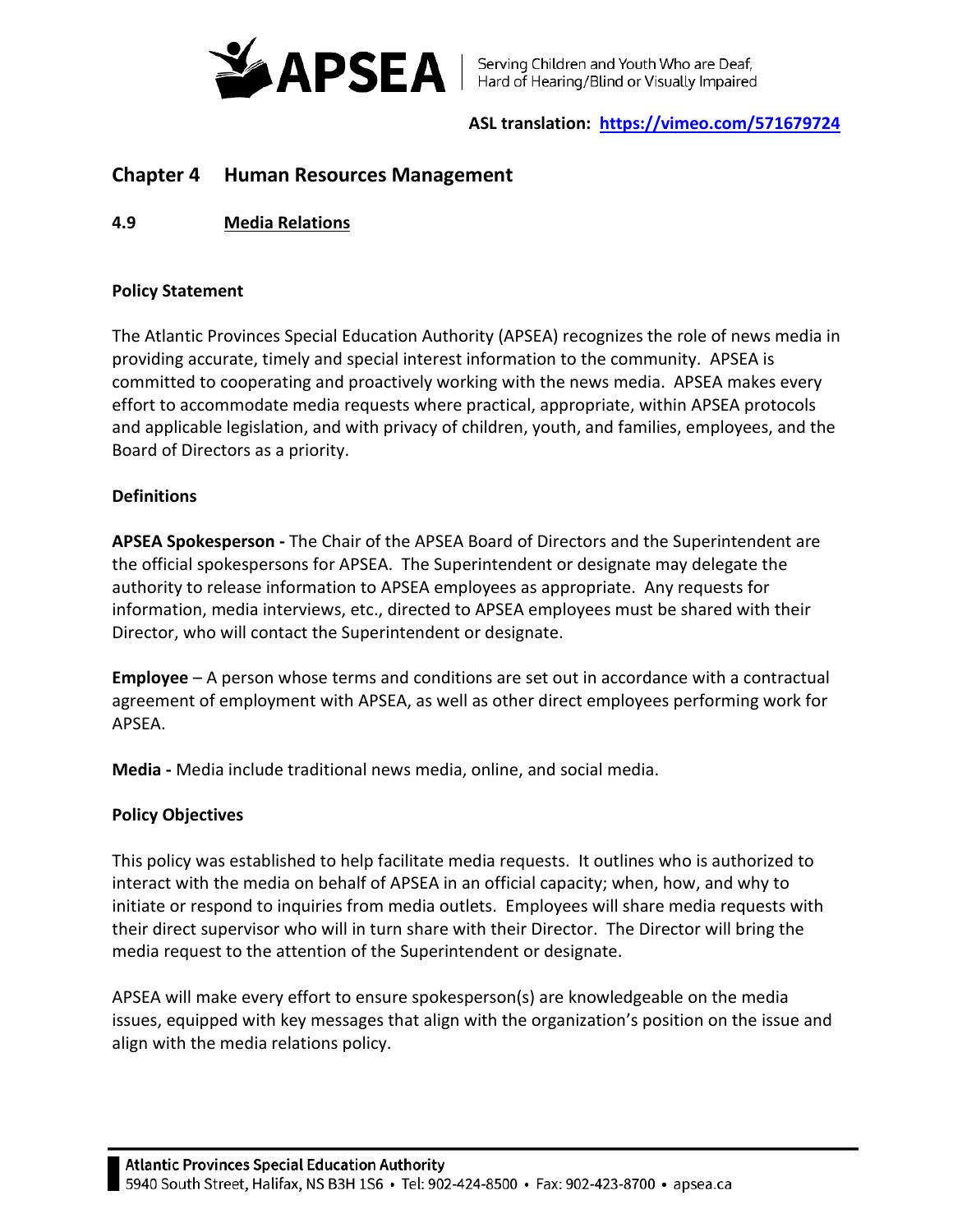APSEA is committed to working with the media. APSEA is obligated to protect the privacy of children and youth on the APSEA caseload and their families, along with the privacy of APSEA employees and the Board of Directors. With respect to all communication matters, APSEA abides by its obligations within APSEA protocols and/or applicable legislation.

## **Application**

This policy applies to APSEA employees, volunteers, Committee members, and any individual in a contractual relationship with APSEA.

## **Policy Directives**

- 1. APSEA employees will share media requests with their direct supervisor who will in turn share with their Director. The Director will bring the media request to the attention of the Superintendent or designate.
- 2. The Superintendent or designate may delegate the authority to release information to APSEA employees as appropriate.
- 3. Any requests for information, media interviews, etc. to APSEA employees must be shared with their Director who will contact the Superintendent or designate.
- 4. To protect the privacy of children and youth on the APSEA caseload and their families, along with the privacy of APSEA employees and the Board of Directors, media representatives are not permitted to interview, record, or photograph without prior approval.
- 5. If deemed appropriate, by the Superintendent or designate APSEA employees may engage families, schools, students to participate in a media story, fully adhering to all required permissions, protocols, and consents.
- 6. Media requests for information:
	- 6.1 APSEA will not release any information that may reveal the identity of a child/youth without prior appropriate consent.
	- 6.2 APSEA will not release any employee or related information without appropriate consent.
	- 6.3 In cases where police are involved and/or there is an ongoing police investigation, APSEA will not provide comment which may impact the ongoing or future court matters. Questions related to police investigations should be referred to the relevant police agency.